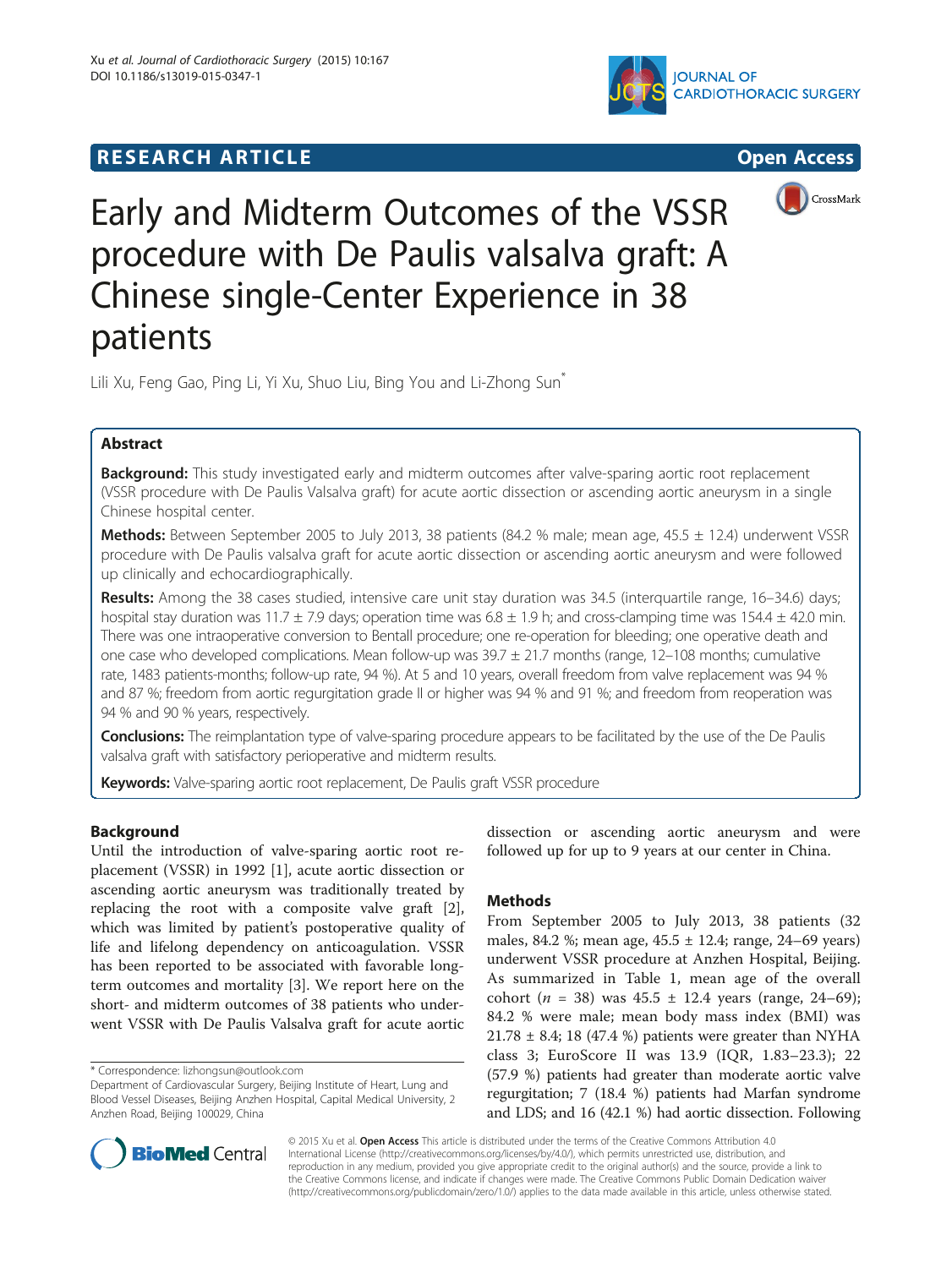Variables Values

Class I 0 Class II 20 Class III 15 Class IV 3

Age, years (range) 45.5 ± 12.4 (24–69) Male gender 32 (84.2 %) Female gender 6 (15.8 %) Weight, Kg  $73.9 \pm 12.3$ Height, cm  $173.7 \pm 9.3$  $BMI$  21.78  $\pm$  8.4 BSA,  $m^2$  1.97  $\pm$  0.2

<span id="page-1-0"></span>**Table 1** Preoperative characteristics ( $n = 38$ )

NYHA classification

| Variable                                   |                     |  |  |
|--------------------------------------------|---------------------|--|--|
| Operation time, hours                      | $6.8 \pm 1.9$       |  |  |
| Cross-clamping time, minutes               | $154.4 + 42.0$      |  |  |
| Bypass time, minutes                       | $203.1 \pm 60.1$    |  |  |
| Ventilation time, hours                    | $35.2 \pm 29.8$     |  |  |
| Intensive care unit stay duration, hours   | 34.5 (IQR, 16-34.6) |  |  |
| Postoperative hospital stay duration, days | $11.7 + 7.9$        |  |  |
| Additional procedures                      |                     |  |  |
| Coronary artery bypass grafting            | 4                   |  |  |
| Mitral valve replacement                   | 1                   |  |  |
| ASD or VSD closure                         | $\overline{4}$      |  |  |
| Arch and "Trunk" procedure                 | 16                  |  |  |
| Postoperative Complications                |                     |  |  |
| Postoperative arrhythmias                  | 11                  |  |  |
| Thoracotomy hemostasis                     | 1                   |  |  |
| Surgical infections                        | 3                   |  |  |
| Psychiatric symptoms                       | 5                   |  |  |
| Acute renal failure                        | 3                   |  |  |
| Postoperative drainage, mL                 | $1201.3 \pm 757.7$  |  |  |
| Death                                      | 1                   |  |  |

guidelines [[4](#page-4-0)], asymptomatic patients with an aortic root diameter of more than 55 mm due to an aneurysm of degenerative origin were selected for operation. If the patient had been diagnosed with Marfan or LDS, VSSR procedure was indicated when the aortic root diameter exceeded 45 mm. VSSR was performed in patients with acute aortic dissection if the aortic root was destroyed regardless of the root diameter. This study was approved by the Regional Ethics Committee of our hospital and all patients signed informed consents.

### Surgical technique [\[5](#page-4-0)]

All procedures were performed through a median sternotomy using cardiopulmonary bypass. Patients undergoing isolated aortic root replacement received right atrial twostage and central aortic cannulation. In most cases, antegrade cerebral perfusion was used throughout the period of hypothermic systemic circulatory arrest. After ascending aorta was clamped, the aorta was then transected, the aortic cusps were carefully inspected for prolapse, tears, calcification and perforations. After careful assessment of pertinent parameters to determine VSSR procedure methodology, the root was circumferentially dissected down to the aortic annulus nadir and each coronary artery was sutured as a button, freed and mobilized. A De Paulis valsalva graft (Gelweave Valsalva graft, Vascutek Ltd, Renfrewshire, Scotland) was secured to the aortic annulus and passed on a horizontal plane below the aortic cusps. Three aortic

|  | гачс z<br>$\sim$<br>M.<br>۰,<br>۰. | ., |
|--|------------------------------------|----|
|  |                                    |    |
|  |                                    |    |

| Hypertension                                | 15                    |
|---------------------------------------------|-----------------------|
| Chronic obstructive pulmonary disease       | 3                     |
| Smoking                                     | 13                    |
| Peripheral vascular disease                 | 3                     |
| Preoperative carnine                        | $86.5 \pm 24.0$       |
| Preoperative atrial fibrillation or flutter | 1                     |
| EuroScore II                                | 13.9 (IQR, 1.83-23.3) |
| Preoperative UCG                            |                       |
| LVEF                                        | $64.0 \pm 6.5$        |
| Maximum aortic arch diameter, mm            | $31 \pm 5.9$          |
| Maximum aortic root diameter, mm            | $47.5 \pm 11.0$       |
| Maximum diameter, mm                        | $48.9 \pm 11.1$       |
| Sinotubular junction diameter, mm           | $45.0 \pm 9.9$        |
| Maximum aortic annulus diameter, mm         | $25.8 \pm 2.7$        |
| Aortic valve regurgitation                  |                       |
| None                                        | 8                     |
| Mild                                        | $\overline{4}$        |
| Moderate                                    | 6                     |
| Moderately severe                           | 3                     |
| Severe                                      | 13                    |
| Mitral regurgitation                        | 13                    |
| Tricuspid regurgitation                     | 7                     |
| Marfan syndrome and LDS                     | 7                     |
| Non-connective tissue disease               | 31                    |
| Aneurysm without dissection                 | 22                    |
| Acute dissection                            | 16                    |
| DeBakey I                                   | 14                    |
| DeBakey II                                  | 2                     |
| Bicuspid aortic valve                       | $\overline{2}$        |
|                                             |                       |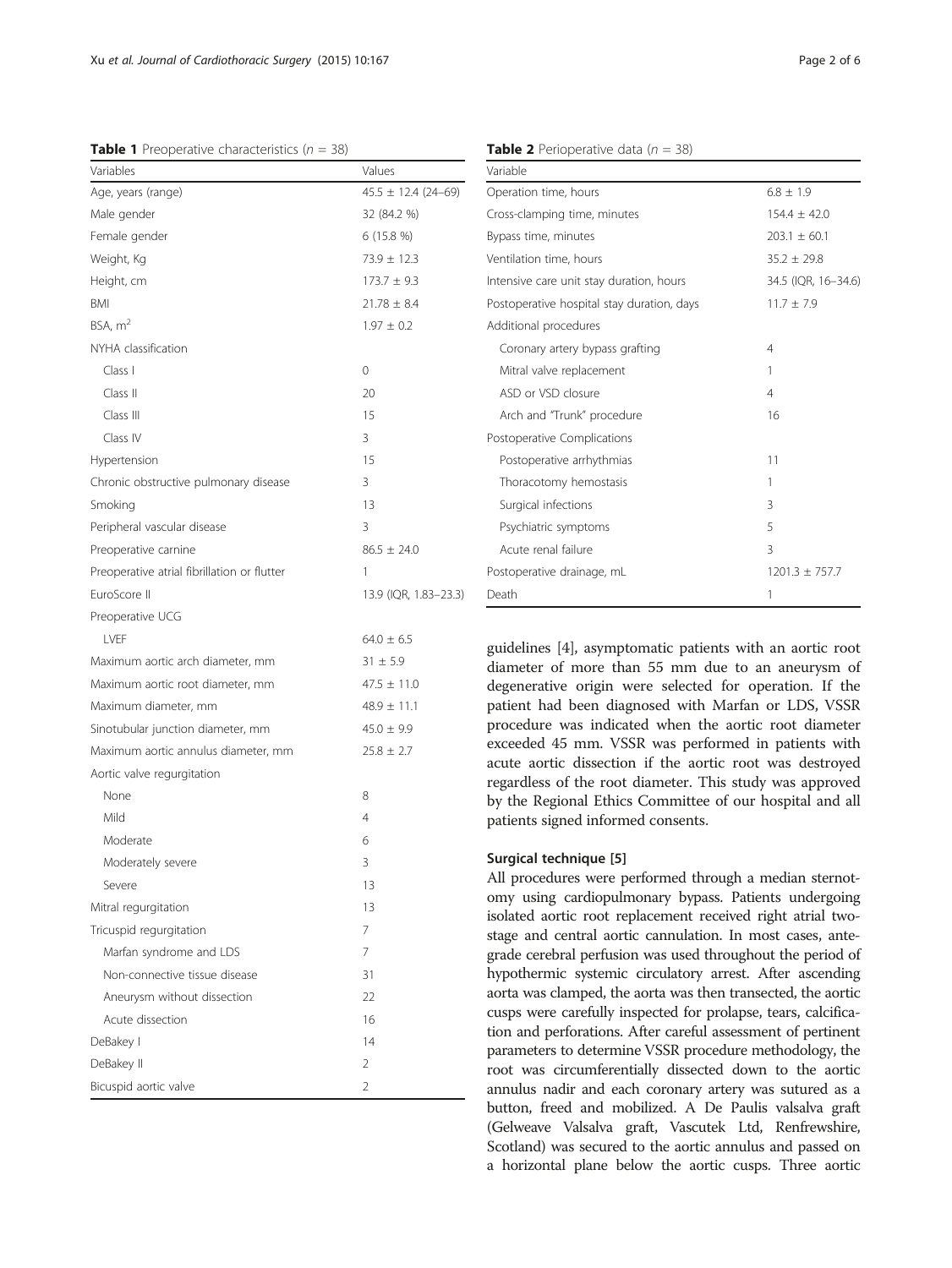junction crests were anchored with 4–0 prolene suture inside the valsalva graft and throughout the graft wall up to the height mark. The aortic annulus then were sutured inside the valsalva graft using interrupted 2–0 polypropylene horizontal mattress sutures, passed though the wall of the graft and tied on the outside. The graft was re-implanted on the left ventricular outflow, and the coronary buttons then were re-implanted on the graft using 6–0 polypropylene. The distal anastomosis of the graft was continuously sutured to the aorta with 4–0 prolene (in aortic arch replacement, it was sutured to the other graft) (Table [2](#page-1-0)).

#### Follow-up

Early death was defined as that occurring within 30 days of the operation. Calculation of postoperative hospital stay duration did not include early death cases. The median duration of follow-up for survivors was 39.7 ± 12.7 months (range, 12–108 months). To obtain follow-up information, clinical staff would first contact patients via phone. If patient could not be reached by telephone, letters were sent to the patient's address. No patient was lost to follow-up in the early stage. Follow-up echocardiography was performed and evaluated for all patients. Postoperative death and repair failure requiring reoperation (severe aortic regurgitation, endocarditis and graft infection) after VSSR were defined as adverse events. Intraoperative conversion to a valve-replacing procedure due to severe valve regurgitation also was considered an adverse event (Figs. 1 and [2](#page-3-0)).

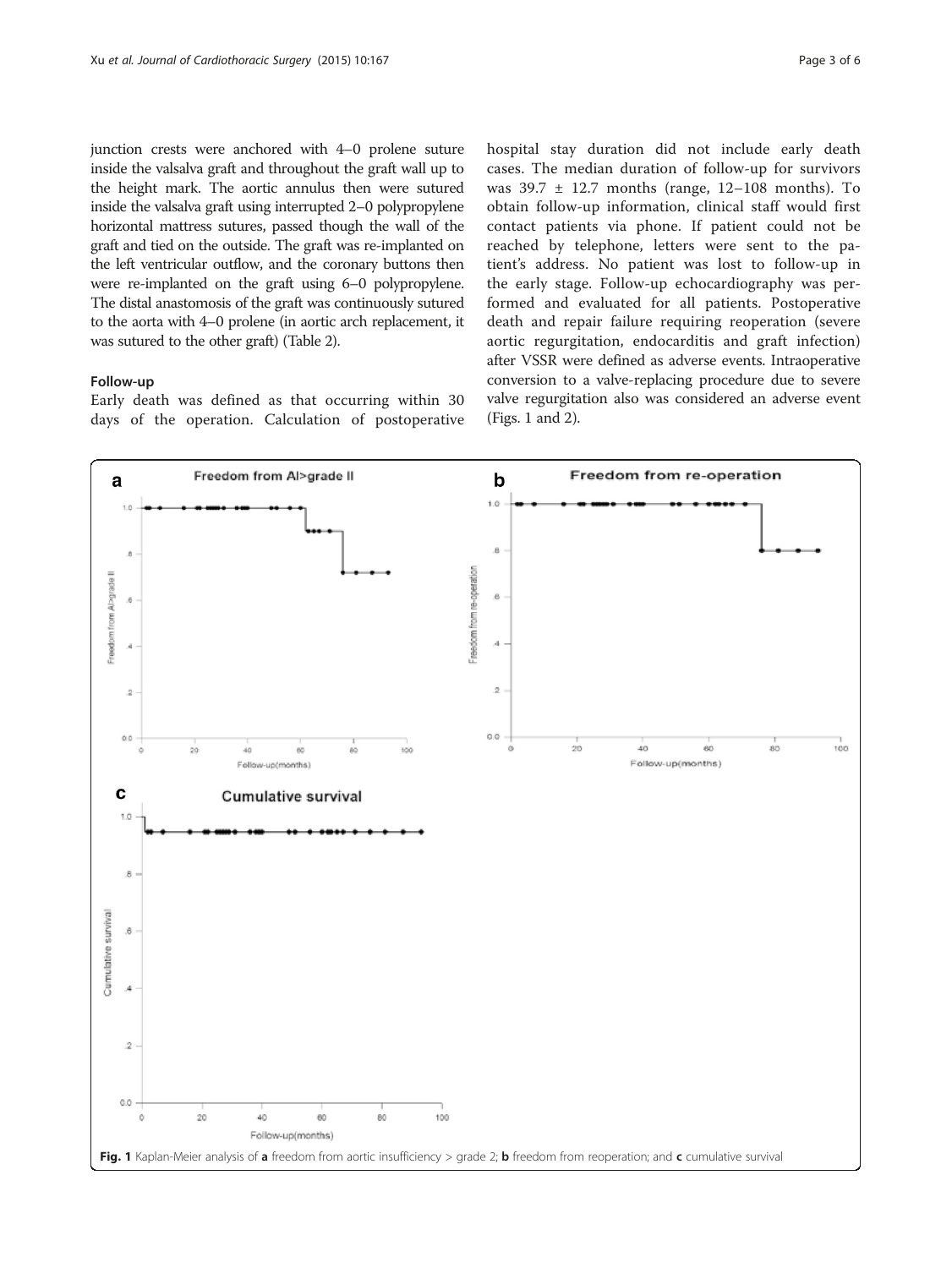<span id="page-3-0"></span>

Fig. 2 VSSR procedure with De Paulis Valsalva graft

## Statistical methods

Data are presented as number and percentage for all discrete variables. Continuous variables are presented as mean ± standard deviation or median and interquartile range. Group comparisons were performed using the student t test for normally distributed variables, the Mann– Whitney U test for ordinal variables, and the Fisher exact test for categorical variables. A  $p$  value less than 0.05 was considered statistically significant. Overall survival and freedom from adverse events statistics were estimated with the Kaplan-Meier survival model. Data were analyzed with a commercially available software (SPSS Statistics 21; SPSS, IBM, New York, NY).

#### Results

## Perioperative outcome

The VSSR procedure was performed in 37 patients, and one patient underwent intraoperative conversion to Bentall procedure. Within 30 days, there was one (2.6%) death secondary to lung infection coupled with multiple

Table 3 Follow-up data

organ failure; 16 (42.1 %) emergency operations; and one (2.6 %) patient required re-exploration for bleeding. Additional procedures included CABG in 4 (10.5 %) patients; and arch and "trunk" procedure in 16 (42.1 %) patients. Five (13.2 %) patients developed psychiatric symptoms, and 3 (7.9 %) acute renal failure.

Mean duration of intensive care unit stay was 34.5 (IQR, 16–34.6) hours; and mean hospital stay was 11.7  $\pm$ 7.9 days. At discharge, mean operation time was  $6.8 \pm 1.9$ h, and mean cross-clamping time was  $154.4 \pm 42.0$  min. Aortic regurgitation less than grade I was documented echocardiographically in all 37 patients (one conversion to Bentall procedure) after the VSSR procedure, a significant reduction from the baseline of 20 ( $p < 0.001$ , Table 3).

### Midterm follow-up

During mean follow-up time of 39.7 + 12.7 months (range, 12–108 months; cumulative rate, 1483 patient-months; and follow-up rate, 94 %), there was one death (2.7 %) secondary to lung infection within one year; one patient (2.7 %) experienced worsening of aortic regurgitation requiring reoperation and underwent aortic valve replacement; and the degree of regurgitation remained constant in most patients.

At 1 and 5 years, overall freedom from valve replacement was 94 % and 87 %; freedom from aortic regurgitation grade II or higher was 94 % and 91 % (included the one patient re-operated for aortic insufficiency); and freedom from reoperation was 94 % and 90 % years, respectively. Freedom from reoperation in patients without additional cusp repair was 92 % and 87 % at 1 and 5 years, respectively, which was not significantly different from those patients who required additional cusp repair (freedom from reoperation of 100 % at 5 years,  $P = 0.211$ ).

### **Discussion**

As an alternative method to Bentall operation for acute aortic dissection or ascending aortic aneurysm, David described an approach in which the aortic root wall is replaced by a straight tubular prosthesis thereby overcoming the shortcomings of lifelong anticoagulation. Currently, there are at least 5 modified procedures named

| Variables                                 | Pre-op<br>$(n = 38)$ | Hospital discharge<br>$(n = 37)$ | year follow-up<br>$(n = 27)$ | 5 years follow-up<br>$(n = 12)$ | P value 1 | $P$ value 2 $P$ value 3 |         |
|-------------------------------------------|----------------------|----------------------------------|------------------------------|---------------------------------|-----------|-------------------------|---------|
| Aortic annulus diameter                   | $25.8 + 2.7$         | $27.6 + 1.9$                     | $77.8 + 2.4$                 | $78.0 + 1.9$                    | < 0.001   | 0.884                   | 0.769   |
| Aortic sinus diameter                     | $48.9 + 1$<br>l 1-1  | $31.8 + 3.1$                     | $30.8 + 2.7$                 | $33.5 + 3.3$                    | < 0.001   | 0.544                   | 0.875   |
| Aortic regurgitation (moderate to severe) | -20                  |                                  |                              |                                 | < 0.001   | 0.226                   | < 0.001 |
| LVEF                                      | $64.0 + 6.5$         | $63.4 + 6.5$                     | $63.2 + 6.1$                 | $61.5 + 6.6$                    | 0.634     | 0.769                   | 0.560   |
| LV end-systolic diameter                  | $34.4 + 5.6$         | $31.9 + 4.8$                     | $32.4 + 2.9$                 | $31.5 + 3.6$                    | < 0.001   | 0.812                   | 0.661   |
| IV end-diastolic diameter                 | $53.7 + 6.1$         | $48.4 + 5.5$                     | $48.7 + 4.0$                 | $49.4 + 4.9$                    | < 0.001   | 0.793                   | 0.724   |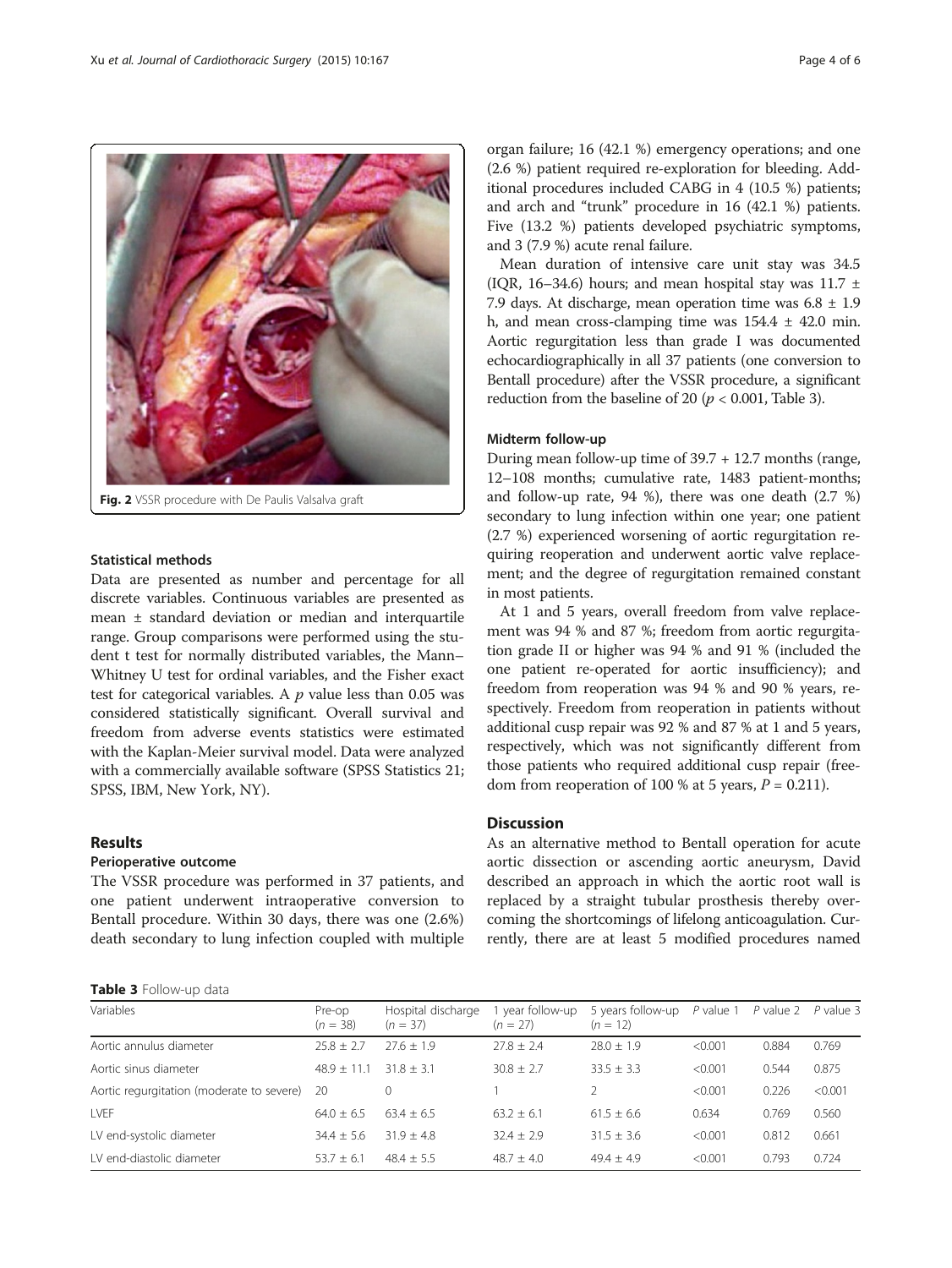<span id="page-4-0"></span>David I to V [6] and although evidence on which one is better is lacking, a growing number of surgeons have been using David procedures for patients with connective tissue diseases. However, in the study of Marfan syndrome patients by Cameron and colleagues [7], the intrinsic leaflet structure in the graft without sinus structure deteriorated rapidly, undergoing prolapse and elongation possibly secondary to loss of tonicity and the free margin impacting the straight wall of the graft; long-time abrasion would therefore affect aortic valve leaflets. To address this limitation, in 2000, De Paulis and colleagues [8] introduced a graft which recreates sinuses and yields relatively favorable early outcomes: patients who underwent reimplantation with the Valsalva graft had a significantly smaller annular diameter, less bleeding, and less residual aortic insufficiency; however, the authors stressed that a larger patient cohort and longer follow-up was warranted.

Since 2005, our hospital has been using the VSSR procedure with De Paulis valsalva graft in patients with ascending aorta acute dissection or root aneurysm. As reported in this overview of our experience, one patient required reoperation for bleeding and there was only one death, yielding an operative mortality of 2.6 %, and no significant perioperative morbidity. One patient was converted to a Bentall procedure intraoperatively. Early outcomes of the 38 patients demonstrated no dilatation, and no significant aortic insufficiency or progression thereof.

Several experiences and observations are worth highlighting. First, in our experience, success rate improved after a learning curve for surgeons' comprehensive understanding of anatomy and function of the aortic root and valve complex. Second, among the 38 patients, 16 who underwent VSSR procedure for acute aortic dissection, all survived without important events. Relative to the overall population studied, these patients were younger  $(41.8 \pm 10.2 \text{ years})$ , with a higher EuroScore II  $(23.4 \pm 7.2)$ , and smaller maximum aortic root diameter (44.7 ± 7.6 mm). The VSSR procedure appears to have been a good choice for these patients, however, further follow-up data are warranted.

Third, although VSSR procedure was reserved for cases with absence of severe aortic regurgitation, and presence of trileaflet aortic valve and normal cusps, it was performed in 2 cases or bicuspid aortic valve and 7 Marfan syndrome cases to honor patient's desire for freedom from lifelong anticoagulation dependency. Although perioperative outcomes of VSSR were favorable, which could be related to the young age of the patients (40.7  $\pm$  9.9; range, 24–55), long-term durability of VSSR is unknown in these cases because mean follow-up was 39.6 months (IQR, 3–71). If the conclusions of this study can be extended to these patient subsets, the valve and cusp repair strategies could further change the surgical approach in bicuspid aortic valve and Marfan syndrome cases  $[9-11]$  $[9-11]$ .

This study has several limitations, including its small sample size, and limitations in statistical power to comparatively analyze subset of patients [[12, 13](#page-5-0)]. Despite these limitations, this study with up to 9 years of followup documented excellent early and midterm outcomes in selected patients who underwent aortic root replacement for aneurysms.

### Conclusion

This procedure appears to be a safe and appropriate alternative method to mechanical composite valve graft root replacement in patients who wish to avoid anticoagulation dependency with warfarin.

#### Abbreviations

IQR: interquartile range; VSSR: valve-sparing aortic root replacement; NYHA: New York Heart Association.

#### Competing interests

The authors declare that they have no competing interests. No funding was received for this study.

#### Authors' contributions

LX designed the study, performed the statistical analysis, and drafted the manuscript. All authors performed the VSSR procedures and read and approved the final manuscript.

#### Acknowledgements

We thank Mrs. Lu Zheng for her skillful contribution as operating room nurse.

#### Received: 25 November 2014 Accepted: 28 October 2015 Published online: 19 November 2015

#### References

- 1. David TE, Feindel CM. An aortic valve-sparing operation for patients with aortic incompetence and aneurysm of the ascending aorta. J Thorac Cardiovasc Surg. 1992;103:617–21.
- 2. Bentall H, De Bono A. A technique for complete replacement of the ascending aorta. Thorax. 1968;23:338–9.
- 3. Shrestha M, Baraki H, Maeding I, Fitzner S, Sarikouch S, Khaladj N, et al. Long-term results after aortic valve-sparing operation (David I). Eur J Cardiothorac Surg. 2012;41:56–62.
- 4. Bonow RO, Carabello BA, Chatterjee K, de Leon AC Jr, Faxon DP, Freed MD, et al. 2008 focused update incorporated into the ACC/AHA 2006 guidelines for the management of patients with valvular heart disease. J Am Coll Cardiol. 2008;52(13):e1–142.
- 5. Demers P, Miller DC. Simple modification of "T. David-V" valve-sparing aortic root replacement to create graft pseudosinuses. Ann Thorac Surg. 2004;78:1479–81.
- 6. Shimizu H, Yozu R. Valve-sparing aortic root replacement. Ann Thorac Cardiovasc Surg. 2011;17(4):330–6.
- 7. Cameron DE, Alejo DE, Patel ND, Nwakanma LU, Weiss ES, Vricella LA, et al. Aortic root replacement in 372 Marfan patients: evolution of operative repair over 30 years. Ann Thorac Surg. 2009;87:1344–50.
- 8. De Paulis R, De Matteis GM, Nardi P, Scaffa R, Colella DF, Chiarello L. A new aortic Dacron conduit for surgical treatment of aortic root pathology. Ital Heart J. 2000;1:457–63.
- 9. Kvitting JP, Kari FA, Fischbein MP, Liang DH, Beraud AS, Stephens EH, et al. David valve-sparing aortic root replacement: equivalent mid-term outcome for different valve types with or without connective tissue disorder. J Thorac Cardiovasc Surg. 2012;145:117–26. 127.e111-15; discussion 126–7.
- 10. David TE, Armstrong S, Manlhiot C, McCrindle BW, Feindel CM. Long-term results of aortic root repair using the reimplantation technique. J Thorac Cardiovasc Surg. 2013;145:S22–5.